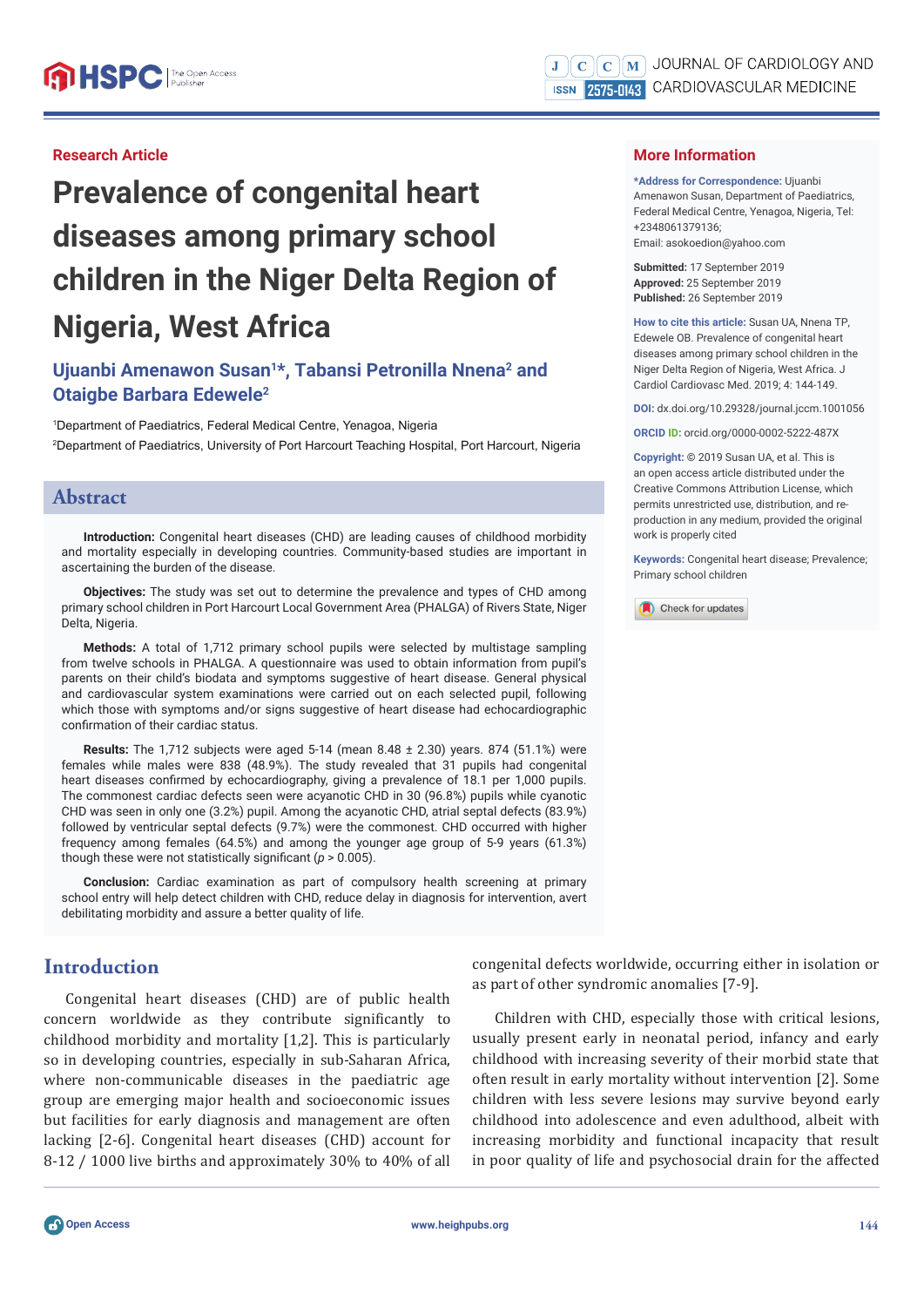individuals and also constitute appreciable financial burden on the family and community [2,10].

Children with CHD, whose diagnosis were missed in early childhood, could be found in schools and may be symptomatic with fast breathing, cough and effort intolerance [11,12]. Others with less critical lesion may be asymptomatic but have a cardiac murmur detected during routine examination [13,14]. A heightened awareness of CHD and its presentation beyond early infancy or childhood may help detect these children within the context of the school health programme and bring their attention to a paediatric cardiologist to mitigate the development of fatal complications.

Population-based studies on congenital heart diseases in Nigeria are scarce. Existing studies on CHD are mostly hospitalbased and retrospective and thus may not be representative of the true burden of the disease. The only Nigerian study which has reported the prevalence of CHD among school children is that by Yilgwan, et al. [15], in Jos, Plateau State, where CHD prevalence was found to be 0.72%. Congenital heart disease has been demonstrated to be a major cause of sudden death in school children, especially where routine screening is not the norm [16].

We therefore set out to determine the prevalence and types of CHD among primary school children in Port Harcourt Local Government Area (PHALGA) of Rivers State, in the Niger Delta region of Nigeria. The findings of this study may suggest the need to incorporate cardiac screening examination into school entry medical examination under the existing School Health Programme in the country and within the West African subregion as a means of early detection of lesions with potential of impacting negatively on the health and by extension the school performance of children.

## **Subjects and Methods**

This cross-sectional survey was carried out among school children aged 5-14 years in Port Harcourt Local Government Area of Rivers State, from September to December, 2014. The local government is one of the 23 local government areas of Rivers State. Rivers State is located in the Niger Delta region of Nigeria, West Africa which harbours many oil exploitation and exploration activities. Port Harcourt Local Government Area has three main school districts: Township, Trans Amadi and Diobu with a total of 133 schools (37 public and 96 private schools) and an estimated total school enrolment of 55, 277. The schools were selected proportionately by multistage sampling. The primary schools were first stratified into the school districts and then into public and private schools. Thereafter, simple random sampling technique was used to select a total of 12 primary schools consisting of 4 schools each from each of the school districts. A list of all the primary schools in PHALGA obtained from Rivers State Ministry of Education formed the sampling frame used to recruit subjects into the study. A sample size of 1,712 was used for the study based on a conservative estimate of 50% and a chosen error

Inclusion criteria included pupils in primary 1-6 in selected schools whose parents/guardian gave consent for the study while pupils whose parents did not give consent and who had acquired heart disease were excluded.

## **Ethical considerations**

Ethical clearance for the study was obtained from the Research and Ethics Committee of the University of Port Harcourt Teaching Hospital. Notification and permission to carry out the study was also obtained from Rivers State Ethical Committee, as well as from Rivers State Ministry of Education. Thereafter, notification and permission for the study was obtained from all head teachers of the selected schools. The investigators also attended one scheduled Parent Teacher Association (PTA) meeting in the selected schools to educate and enlighten parents about CHD and the need for their consent. Subsequently, a written informed consent was obtained from parents/guardians of selected pupils.

## **Clinical assessment**

A pre-tested self-administered questionnaire was used to obtain information from subjects' parents/guardians on their ward's biodata, relevant medical history including symptoms suggestive of heart disease if any, past medical and antenatal history.

All selected subjects had detailed general physical and cardiovascular system examination in a quiet room by five paediatric residents and one of the investigators. Any child noted to have cardiac murmur or other findings suggestive of cardiac disease by the research assistants were immediately reexamined by one of the investigators on the field. Subjects with findings suggestive of cardiac disease were then pooled (per school) and taken to the University of Port Harcourt Teaching Hospital (UPTH) by the investigators at a scheduled date and time accompanied by a school representative or parents/ guardians where necessary. They had echocardiography done using colour Doppler Macromaxx echocardiography machine (Sonosite, Macromaxx 2005-2008 with 4.7 MHz transducer) at no cost and their cardiac status was further evaluated. All echocardiography were done according to the guidelines of American Society of Echocardiography using the standard subcostal, apical, parasternal long and short axis and suprasternal views [17]. Congenital heart disease was defined as structural abnormality of the heart such as defects in cardiac septation, abnormalities of ventriculo-arterial connections, rudimentary or absent chambers, abnormalities of ventricular inflow and outflow and abnormal vascular connections and structures [7,17].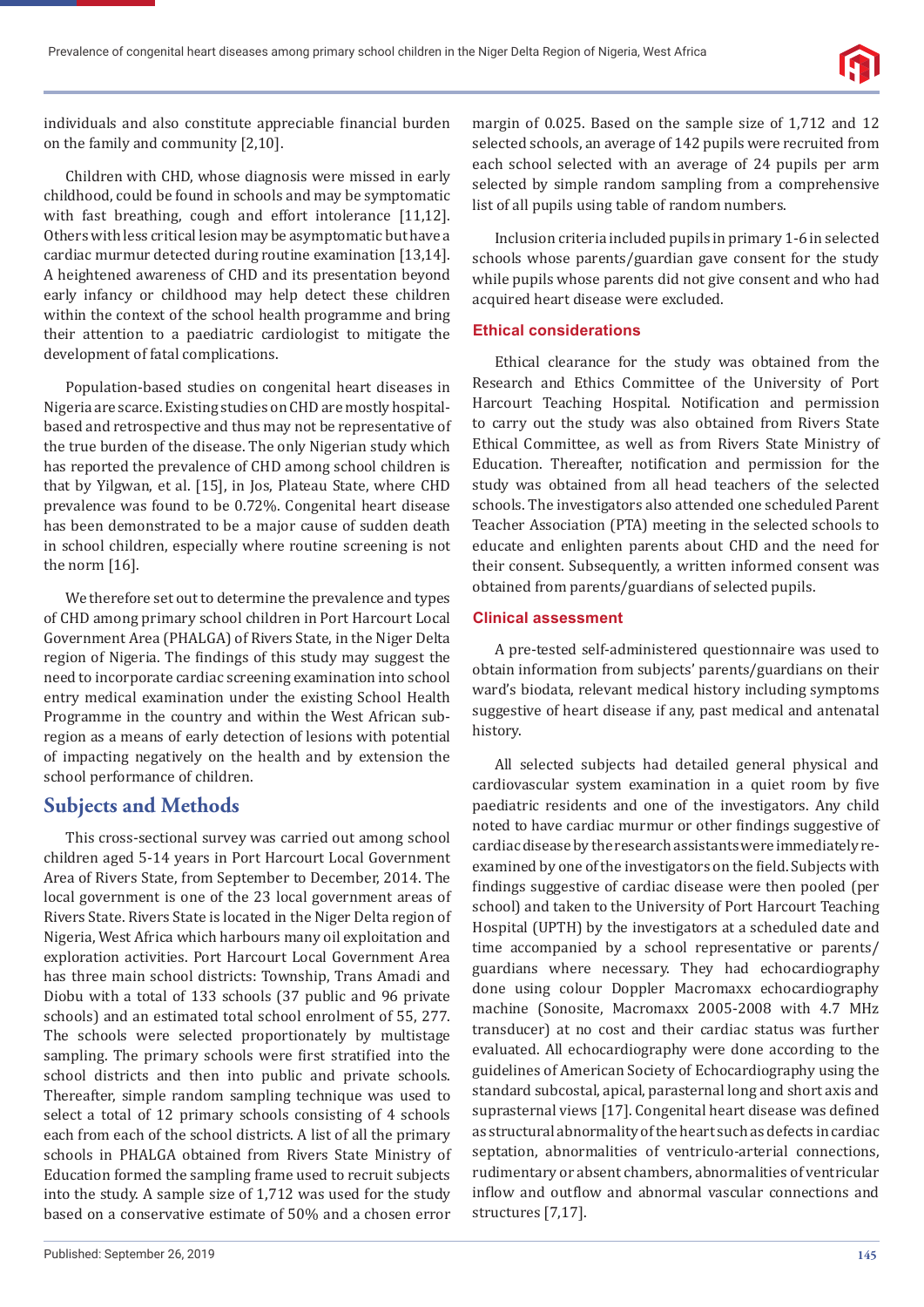

Data from the study was analyzed using Statistical Package for Social Sciences (SPSS) Software version 20.0. *p* < 0.05 was considered as statistically significant.

## **Results**

#### **General characteristics of the subjects**

A total of 1,712 subjects aged  $5-14$  (mean  $8.48 \pm 2.30$ ) years participated in the study of which 874 (51.1%) were females while males were 838 (48.9%). Table 1 shows the general characteristics of subjects studied. The females were taller and heavier than their male counterparts. The pulse rate of the females was significantly higher than that of the males. Both sexes were similar with respect to their body mass index, systolic blood pressure, diastolic blood pressure and arterial oxygen saturation.

### **Symptoms and signs of cardiac disease obtained from the subjects**

Among the 1,712 subjects screened, 7 (0.41%) reported symptoms suggestive of cardiac disease while 41 (2.4%) had signs suggestive of cardiac disease. Six (14.6%) out of the 41 pupils with signs also had symptoms. Some subjects had single signs such as irregular pulse, cardiac murmur and precordial bulge while others had multiple signs as shown in table 2. Among the pupils with multiple signs, cardiac murmur and cardiomegaly were the most recurring in 6 (14.6%) pupils.

**Table 1:** General Characteristics of the 1712 Primary School Children Screened for

| Congenital Heart Diseases in PHALGA.                                              |                            |                              |                         |           |  |
|-----------------------------------------------------------------------------------|----------------------------|------------------------------|-------------------------|-----------|--|
| <b>Parameter</b>                                                                  | <b>Male</b><br>$N = (838)$ | <b>Female</b><br>$N = (874)$ | <b>Student's t-test</b> | p - value |  |
| Mean Age $\pm$ SD (Years)                                                         | $8.39 \pm 2.4$             | $8.56 \pm 2.23$              | 1.6                     | 0.123     |  |
| Mean Height ± SD (cm)                                                             | $130.5 \pm 12.8$           | $132.2 \pm 12.6$             | 2.8                     | $0.005*$  |  |
| Mean Weight $\pm$ SD (Kg)                                                         | $28.0 \pm 8.2$             | $29.1 \pm 9.3$               | 2.5                     | $0.012*$  |  |
| Mean BMI $\pm$ SD (Kg/m <sup>2</sup> )                                            | $16.2 \pm 2.4$             | $16.2 \pm 2.8$               | 0.6                     | 0.536     |  |
| Mean $PR \pm SD$ (bpm)                                                            | $93.4 \pm 13.9$            | $96.3 \pm 13.1$              | 4.5                     | $0.000*$  |  |
| Mean $SBP \pm SD$ (mmHg)                                                          | $94.4 \pm 12.9$            | $95.0 \pm 12.8$              | 1.0.                    | 0.319     |  |
| Mean DBP $\pm$ SD (mmHg)                                                          | $60.1 \pm 9.6$             | $50.0 \pm 9.6$               | 0.1                     | 0.906     |  |
| Mean $SPO2 \pm SD$ (%)                                                            | $97.5 \pm 2.4$             | $91.6 \pm 2.2$               | 0.9                     | 0.393     |  |
| SD: Standard Deviation; BMI: Body Mass Index; PR: Pulse Rate; SBP: Systolic Blood |                            |                              |                         |           |  |

Pressure; DBS: Diastolic Blood Pressure; SPO<sub>2</sub>: Arterial Oxygen Saturation; \*Statistically Significant

| Table 2: The Signs of Cardiac Disease seen in the Study Population.     |                           |                      |  |  |  |
|-------------------------------------------------------------------------|---------------------------|----------------------|--|--|--|
| <b>Signs</b>                                                            | No. of Pupils<br>$N = 41$ | Percentage<br>$(\%)$ |  |  |  |
| Irregular pulse                                                         | 13                        | 31.7                 |  |  |  |
| Cardiac murmur                                                          | 12                        | 29.3                 |  |  |  |
| Cardiac murmur and Cardiomegaly                                         | 6                         | 14.6                 |  |  |  |
| Cardiac murmur, Irregular pulse and Cardiomegaly                        | $\overline{2}$            | 4.9                  |  |  |  |
| Cardiac murmur and Irregular pulse                                      | $\overline{2}$            | 4.9                  |  |  |  |
| Irregular pulse and Bradycardia                                         | 1                         | 2.4                  |  |  |  |
| Cardiac murmur, Respiratory distress, Cardiomegaly<br>and Gallop rhythm | 1                         | 2.4                  |  |  |  |
| Respiratory distress, Cardiomegaly and Gallop rhythm                    | 1                         | 2.4                  |  |  |  |
| Cardiac murmur, Cyanosis and Digital clubbing                           | 1                         | 2.4                  |  |  |  |
| Cardiomegaly, Precordial bulge Cardiac murmur and<br>Loud $P_{\alpha}$  | 1                         | 2.4                  |  |  |  |
| Precordial bulge                                                        | 1                         | 2.4                  |  |  |  |
| Total                                                                   | 41                        | 100                  |  |  |  |

## **Prevalence and types of congenital heart diseases in the subjects**

A total of 42 (2.45%) subjects with symptoms and/or signs of cardiac disease had echocardiography done; following which 31 were confirmed to have congenital heart diseases. This gave a prevalence of CHD of 18.1 per 1,000 pupils. The prevalence of CHD among subjects aged 5-9 years in the study population was 1.1% while that of age group 10-14 years was 0.7%. Among the females in the study population, the prevalence of CHD was 0.70% and 0.47% within the age groups 5-9 years and 10-14 years respectively, while for their male counterparts, the prevalence of CHD was 0.41% and 0.23% in age groups 5-9 years and 10-14 years respectively.

Among the 31 subjects identified with congenital heart diseases, one (3.2%) had cyanotic CHD while the rest 30 (96.8%) were acyanotic CHD. Of those with acyanotic CHD, atrial septal defect was the commonest in 26 (83.9%) subjects, followed by ventricular septal defect in 3 (9.6%) subjects. The only case of cyanotic CHD was Tetralogy of Fallot (TOF) (3.2%) as shown in table 3. The commonest ASD seen was ostium secundum ASD in 25 (80.7%) subjects. All the cases of ASD detected in this study had defects ranging from 3-7mm, while for VSD cases the defects were between 2-3mm. Majority, 16 (61.5%) of the 26 cases of ASD had irregular pulse as a sign. Fifteen (57.70%) of the 26 pupils with atrial septal defects were within age group 5-9 years while the remaining 11 (42.3) were within age group 10-14 years. All the 3 pupils with ventricular septal defects were within age group 5-9 years. Among the children with ASD, 15 (57.7%) were females while 11 (42.3%) were males. All the subjects with VSD were females.

## **Discussion**

The prevalence of CHD among school children varies considerably from region to region. These variations depend partly on the methodology used. In the present study, the prevalence of CHD among primary school children aged 5 to 14 years diagnosed by clinical examination and then echocardiographic confirmation was found to be high at 18.1

| Table 3: Types of Congenital Heart Diseases.                                                                          |               |                |  |  |
|-----------------------------------------------------------------------------------------------------------------------|---------------|----------------|--|--|
| <b>Types of CHD</b>                                                                                                   | <b>Number</b> | Percentage (%) |  |  |
| <b>Acyanotic CHD</b>                                                                                                  |               |                |  |  |
| ASD                                                                                                                   |               |                |  |  |
| Secundum (4-7 mm)                                                                                                     | 25            | 80.7           |  |  |
| Primum (3 mm)                                                                                                         | 1             | 3.2            |  |  |
| <b>VSD</b>                                                                                                            |               |                |  |  |
| Perimembranous (2 mm)                                                                                                 | 1             | 3.2            |  |  |
| Muscular (3 mm)                                                                                                       | 1             | 3.2            |  |  |
| Subaortic (2 mm)                                                                                                      |               | 3.2            |  |  |
| Pulmonary Stenosis (PS)                                                                                               | 1             | 3.2            |  |  |
| <b>Cyanotic CHD</b>                                                                                                   |               |                |  |  |
| <b>TOF</b>                                                                                                            | 1             | 3.2            |  |  |
| Total                                                                                                                 | 31            | 100.0          |  |  |
| ASD: Atrial Septal Defect; VSD: Ventricular Septal Defect; PS: Pulmonary Stenosis;<br><b>TOF: Tetralogy of Fallot</b> |               |                |  |  |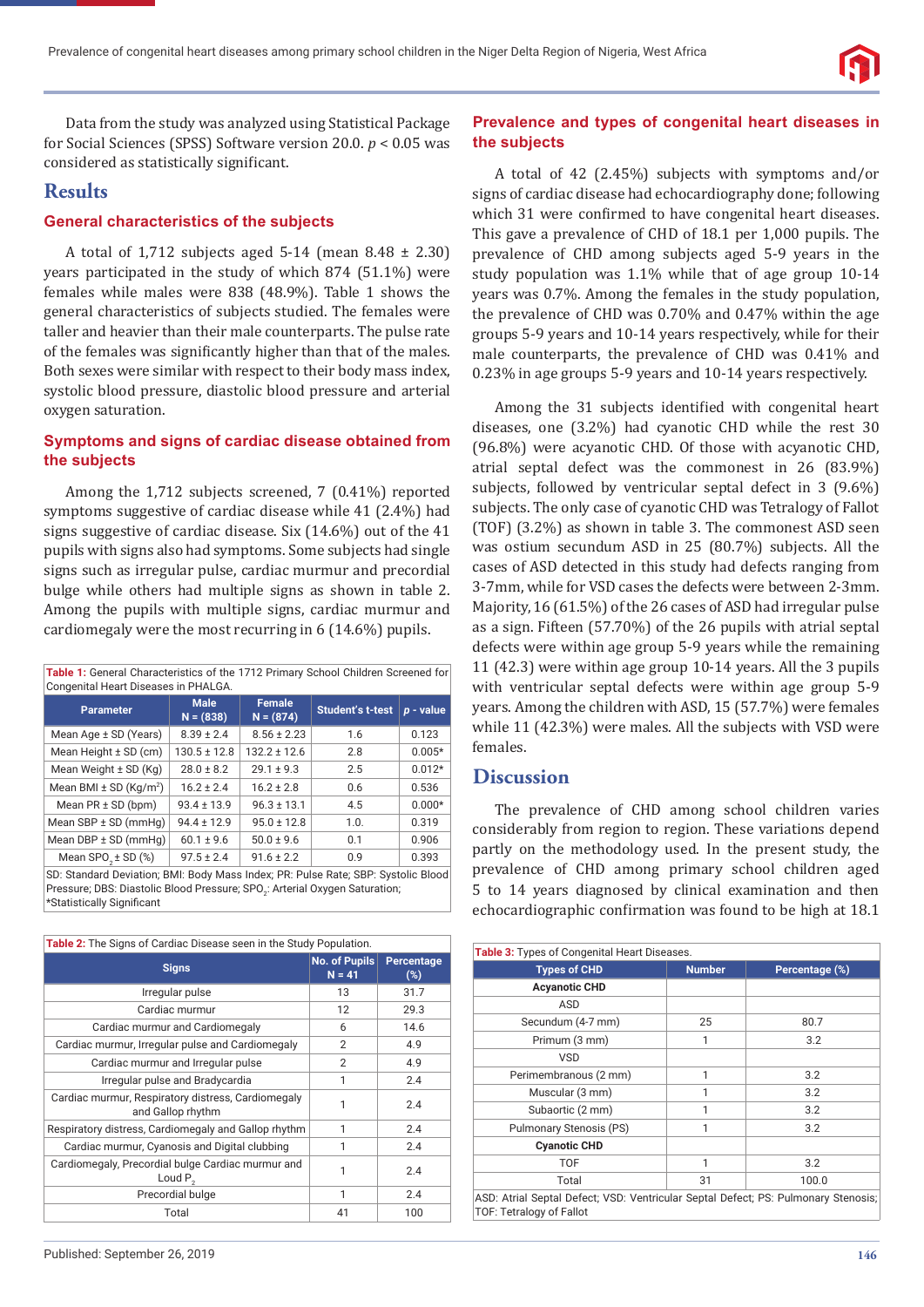per 1,000. This is in contrasts to the prevalence of 1.01 per 1,000 children reported in Egypt by Bassili, et al. [14], among school children. This is probably because in this present study, all the children screened who had clinical findings suggestive of heart disease had confirmatory echocardiography unlike Bassili, et al. [14], who studied children who only had access to echocardiography for confirmation and characterization of their cardiac defects through their School Health Insurance System. The prevalence of CHD reported in this study is also higher than the prevalence of 3.9 per 1,000 children observed by McLaren, et al. [18], in South Africa in a similar study. The variation in the prevalence reported could be due to the fact McLaren et al used only cardiac auscultation as screening tool while in this study both cardiac auscultation and echocardiography were used which would have enhanced detection rate of CHD.

Acyanotic congenital heart diseases were found to be more prevalent in this study representing 96.8% of all cases of CHD seen in the study population. Jarun, et al. [13], in Thailand and Saddiq, et al. [12], in Sudan found a similar trend among school children. In Nigeria, Yigwan, et al. [15], also reported acyanotic CHD as the commonest CHD among school children. This is probably because most children with cyanotic CHD tend to have more critical lesions with higher morbid state that result in early infant death without intervention. It is also remotely possible that some children with cyanotic CHD might have had early repair of their cardiac defects since attention might have been drawn to them much earlier by health professionals because of cyanosis and surgical intervention sought earlier if they can afford.

Atrial septal defect was the commonest (83.9%) acyanotic CHD seen in subjects in this study which is consistent with the findings of Chen, et al. [19] in Tibet and Bahadur, et al. [20], in Nepal among school children. Twenty-five of the twenty-six cases of ASD found in this study were asymptomatic, and in keeping with the findings of Muta, et al. [21], in a school study where most children with ASD were found to be asymptomatic and may not be detected until late childhood and beyond or during routine clinical examination. ASD, if undetected, may ultimately result in pulmonary hypertension and various forms of arrhythmias and increase in morbidity [22,23].

Ventricular septal defect was the second commonest acyanotic CHD in this survey and accounted for 9.6% (3 cases). All the children diagnosed with VSD in this study had small defects (< 5 mm), possibly explaining why they may have been missed in infancy since small VSDs may be asymptomatic. Cases of undetected VSD as identified in this study have a higher potential for development of complications such as infective endocarditis and congestive cardiac failure which can cause severe morbidity and death [24,25]. This further underscores the need for school screening medical examination to identify such children for intervention.

The only case of cyanotic CHD seen in the study population was Tetralogy of Fallot, accounting for 3.2%. This is comparable to a school-based study in Sudan by Saddiq, et al. [12], where TOF was the cyanotic CHD detected. On the contrary, Mukul, et al. [11] in India, observed no case of cyanotic CHD in their survey of school children. This is not surprising as children with cyanotic CHD tend to die early without intervention and also possibly because such children may be too sick to attend schools and might have dropped out of school.

Most cases of CHD (61.3%) in this survey were seen in the younger age group 5-9 years; and occurrence of CHD was less prevalent with increasing age. This is in agreement with report by Bassili, et al. [14], where majority of cases of CHD found were in children aged 5-10 years with a decline of CHD in children older than 10 years. The declining prevalence of CHD with increasing age is not surprising as most children with small VSD would have had spontaneous closure of their defects or those with more severe lesions would have died in early infancy or childhood without intervention. Those that survive with minor lesions and are asymptomatic may benefit from cardiac screening programme such as this one.

Majority of children (90.3%) with CHD in this survey were asymptomatic. For those that reported symptoms, easy fatigability was the commonest symptom reported. This is probably because, children identified with CHD in this study had minor lesions and easy fatigability is associated with increased systemic pressure as the children gets older. The most common signs identified in this study were irregular pulse and cardiac murmur. Cardiomegaly, left parasternal heave, loud  $P_{2}$ , digital clubbing, respiratory distress and central cyanosis are other signs elicited in pupils in this study. These findings are very important as observation of these cardiovascular signs during school entry medical examination or other health consultation should alert the doctor to the possibility of CHD in the child and expedite referral to a paediatric cardiologist for echocardiography and intervention where necessary. Furthermore, rhythm disorders could predispose to sudden cardiac events especially in children with asymptomatic congenital heart defects like the ones identified in the course of the present study.

The awareness rate of CHD among the parents/caregivers of pupils was found to be low. Only one child's caregiver was aware of her child's cardiac defect. This agrees with low awareness rates of CHD reported by Mukul, et al. [11], McLaren, et al. [18] and Marijon, et al. [26], among school children with CHD. This may be because majority of the children identified with CHD in this study were asymptomatic and did not show any sign of ill health, and as such attention was not drawn to their condition and in the absence of routine medical examination, remained unidentified. This may explain why many parents/caregivers of children with heart diseases seek qualified medical help only during emergencies. These reasons further highlight the need for health education on CHD among health workers, parents, teachers and other caregivers so that attention can be drawn to the condition early, for early intervention.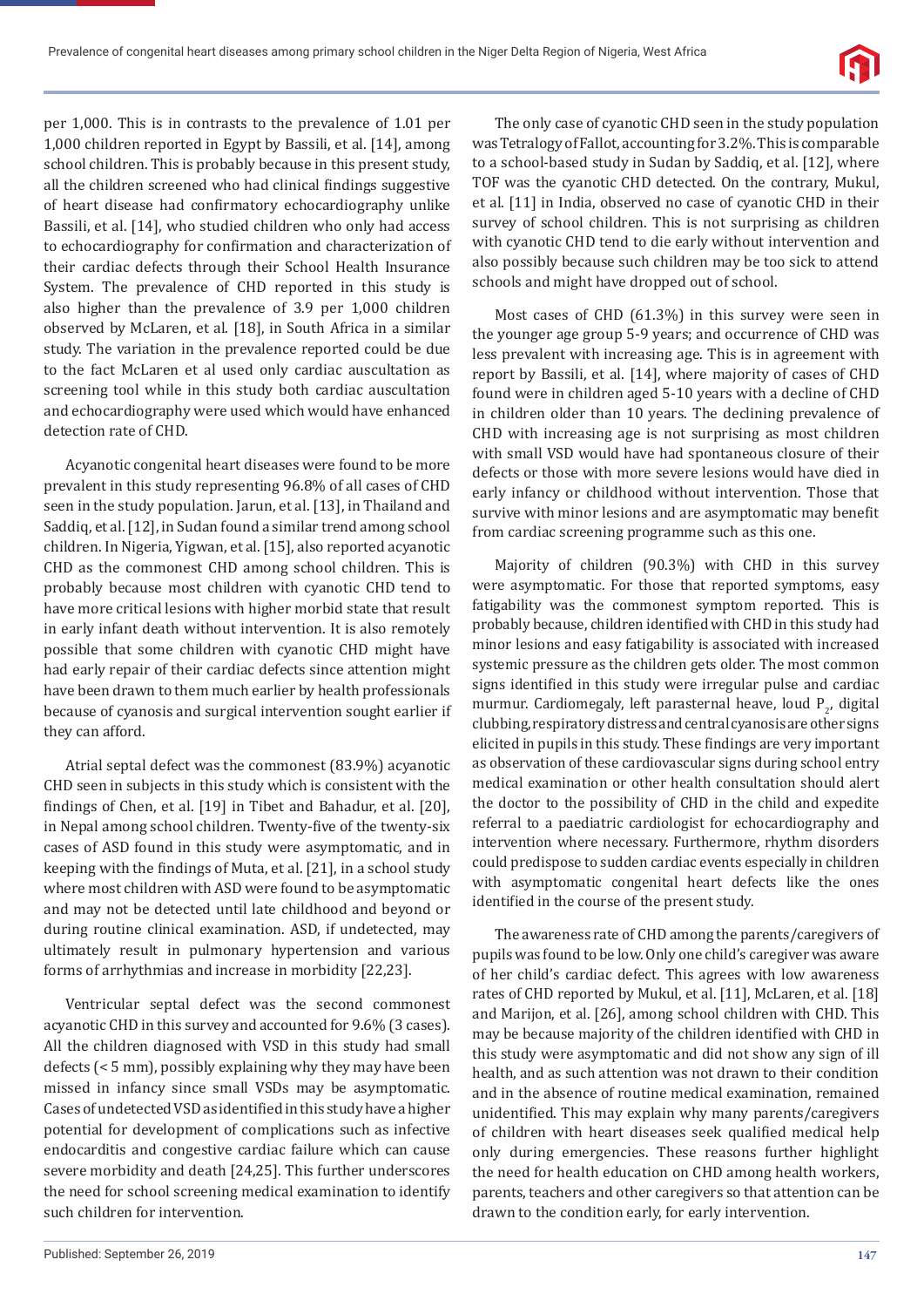

Despite the high prevalence of CHD reported among school children in this study, it is possible that some children with significant long-standing or severe CHD might have been missed since only pupils who were present in school were sampled. These sick children would have high absenteeism and school dropout rates.

## **Conclusion**

This study underscores the need for cardiac examination as an integral part of school entry medical examination in the context of the School Health Programme (SPH); since the presence of some signs such as cardiac murmur, irregular pulse or both can suggest the presence of an underlying CHD for intervention as demonstrated in this study. This would help in mitigating the chronic morbidity and comparatively early mortality faced by these children.

## **Acknowledgement**

We sincerely appreciate the Ministry of Health and Education, Rivers State, Rivers State Ethical Committee, and all head teachers and teachers of all the schools surveyed, for their cooperation towards the smooth conduct of the survey. Our thanks also go to Drs. Obi Obinna, Okoye, Allinor, Lechi, Ameaghule, Anebi, Udegbunam, Timothy, Ifedi, Chideberem, Diemma, Ifudu-Chidi and Miss. Agbahime Rita, without whom the field work would have been overwhelming. Thanks also to Aiwanehi, Omofoma and Asuelimen for assisting with data entering and Dr. and Dr. (Mrs) C Okeafor for helping with analysis of the data and for their immense support.

## **References**

- 1. Mitchell SC, Korones SB, Berendes HW. Congenital heart disease in 56,109 births. Incidence and natural history. Circulation. 1971; 43: 323-332. **PubMed:** https://www.ncbi.nlm.nih.gov/pubmed/5102136
- 2. Hoffman JI, Kaplan S. The incidence of congenital heart disease. J Am Coll Cardiol. 2002; 39: 1890-1900. **PubMed:** https://www.ncbi.nlm.nih.gov/pubmed/12084585
- 3. Deen JL, Vos T, Huttly SR, Tulloch J. Injuries and non-communicable diseases - emerging health problems of children in developing countries. Bull World Health Organ. 1999; 77: 518-524. **PubMed:** https://www.ncbi.nlm.nih.gov/pubmed/10427938
- 4. Bernier PL, Stefanescu A, Samoukovic G, Tchervenkor CI. The challenge of congenital heart disease worldwide: epidemiologic and demographic facts. Semin Thorac cardiovasc Surg Paediatr Card Surg Ann. 2010; 13: 26-34. **PubMed:** https://www.ncbi.nlm.nih.gov/pubmed/20307858
- 5. Ibadin MO, Sadoh WE, Osarogiagbon W. Congenital heart diseases at the University of Benin Teaching Hospital. Niger J Paediatr. 2005; 32: 29-32.
- 6. Tantchou-Tchoumi JC, Ambassa JC, Butera G, Giamberti A, Sadeu JC. Occurrence and pattern of congenital heart diseases in a rural area of sub-Saharan Africa. Cardiovasc J Afr. 2011; 22: 63-66. **PubMed:** https://www.ncbi.nlm.nih.gov/pubmed/21556446
- 7. Ekure EN, Animashaun A, Bastos M, Ezeaka VC. Congenital heart diseases associated with identified syndromes and other extra-cardiac congenital malformations in children in Lagos. West Afr J Med. 2009;

#### 28: 33-37.

**PubMed:** https://www.ncbi.nlm.nih.gov/pubmed/19662743

- 8. Romano-Zelekha O, Hirsh R, Blieden L, Green MS, Shohat T. The risk for congenital heart defects in offspring of individuals with congenital heart defects. Clin Genet. 2001; 59: 325-329. **PubMed:** https://www.ncbi.nlm.nih.gov/pubmed/11359463
- 9. Frias JL. Genetic issues of congenital heart disease. In: Gessner IH, Victrorica BE (eds). Pediatric Cardiology. 2nd ed. Philadelphia: WB Saunders; 1993; 237-242.
- 10. Bode-Thomas F. Overcoming challenges in the management of structural heart diseases in Nigerian Children. J Med Trop. 2011; 13: 54-56.
- 11. Misra M, Mittal M, Verma AM, Rai R, Chandra G, et al. Prevalence and pattern of congenital heart disease in school children of eastern Uttar Pradesh. Indian Heart J. 2009; 61: 58-60. **PubMed:** https://www.ncbi.nlm.nih.gov/pubmed/19729691
- 12. Khalil SI, Gharieb K, EI Haj M, Khalil M, Hakiem S. Prevalence of congenital heart disease among school children of Sahafa town, Sudan. Sudan Med J. 1997; 3: 24-28.
- 13. Jarun S, Pentip SC, Kraminee P, Kanchapan S, Naraporn S, et al. The prevalence of unrecognized congenital heart disease among healthy elementary school students in Northern Thailand. Asian Biomed. 2010; 4: 171-175.
- 14. Bassili A, Mokhtar SA, Dabous NI, Zaher SR, Mokhtar MM, et al. Congenital heart disease among School children in Alexandria, Egypt: an overview on prevalence and relative frequencies. J Trop Pediatr. 2000; 46: 357-362. **PubMed:** https://www.ncbi.nlm.nih.gov/pubmed/11191148
- 15. Yilgwan CS, Ige OO, Bode-Thomas F. Clinical screening for heart disease in apparently healthy Nigerian school children. Nig J Cardiol. 2014; 11: 74-79.
- 16. Niimura I, Maki T. Sudden cardiac death in childhood. Jpn Circ J. 1989; 53: 1571- 1580.
- 17. Lai WW, Geva T, Shirali GS, Frommelt PC, Humes RA, et al. Guidelines and standards for performance of a paediatric echocardiogram: a report from the Task Force of the Paediatric Council of the American Society of Echocardiography. J Am Soc Echocardiogr. 2006; 19: 1413-1430. **PubMed:** https://www.ncbi.nlm.nih.gov/pubmed/17138024
- 18. McLaren MJ, Lachman AS, Barlow JB. Prevalence of congenital heart disease in black schoolchildren of Soweto, Johannesburg. Br Heart J. 1979; 41: 554-558. **PubMed:** https://www.ncbi.nlm.nih.gov/pubmed/465225
- 19. Chen QH, Wang XQ, Qi SG. Cross-sectional study of congenital heart disease among Tibetan children aged from 4 to 18 years at different altitudes in Qinghai Province. Chin Med J. 2008; 121: 2469-2472. **PubMed:** https://www.ncbi.nlm.nih.gov/pubmed/19187580
- 20. Bahadur KC, Sharma D, Shrestha MP, Gurung S, Rajbhandari S, et al. Prevalence of rheumatic and congenital heart disease in schoolchildren of Kathmandu valley in Nepal. Indian Heart J. 2003; 55: 615-618. **PubMed:** https://www.ncbi.nlm.nih.gov/pubmed/14989511
- 21. Muta H, Akagi T, Egami K, Furui J, Sugahara Y, et al. Incidence and clinical features of asymptomatic atrial septal defect in school children diagnosed by heart disease screening. Circ J. 2003; 67: 112-115. **PubMed:** https://www.ncbi.nlm.nih.gov/pubmed/12547990
- 22. Adatia I, kathori SS, Feinstein JA. Pulmonary hypertension associated with congenital heart disease: pulmonary vascular disease: the global perspective. Chest. 2010; 137: 52S-61S. **PubMed:** https://www.ncbi.nlm.nih.gov/pubmed/20522580